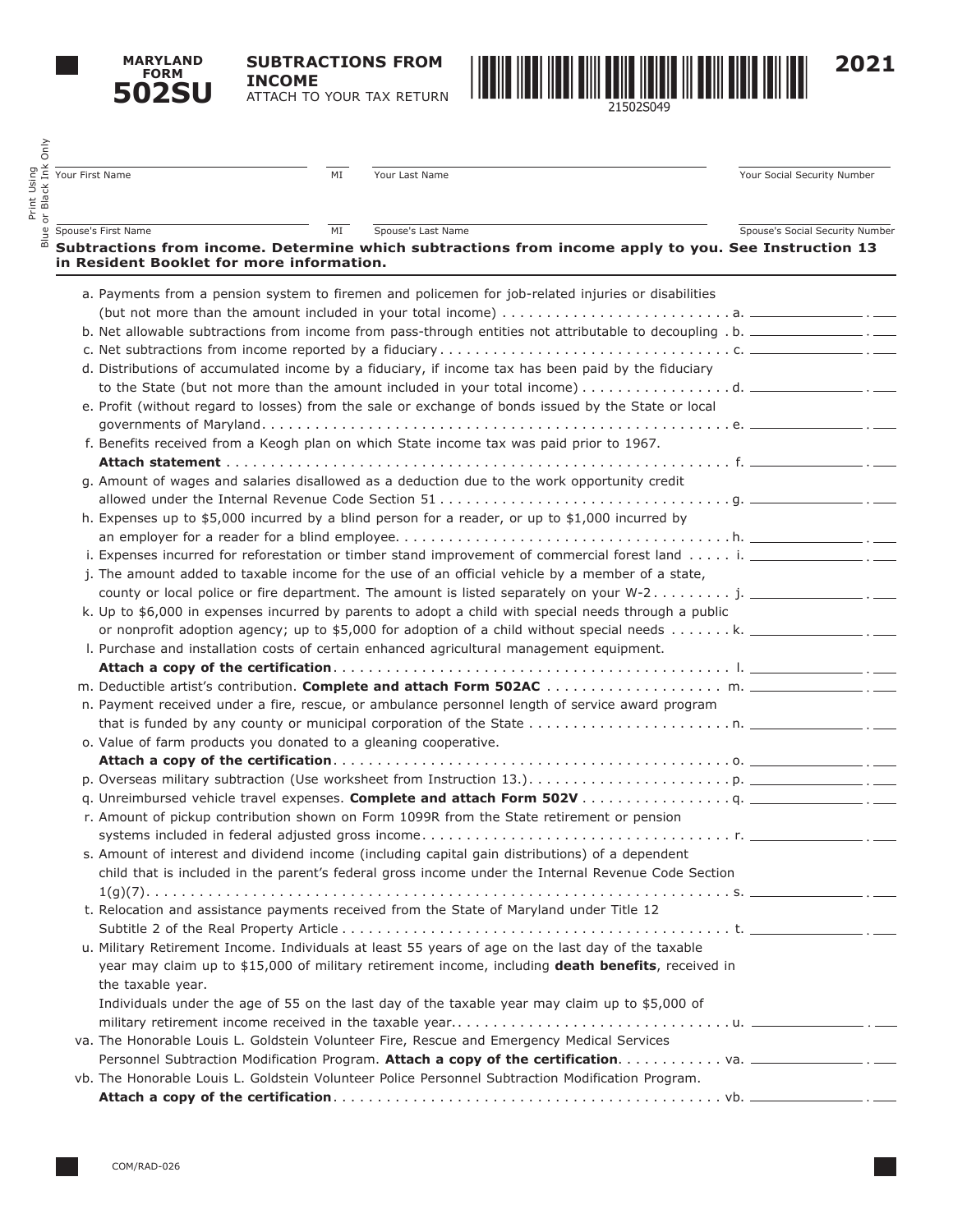

**SUBTRACTIONS FROM INCOME** ATTACH TO YOUR TAX RETURN



Page 2 **2021**

| NAME | <b>SSN</b>                                                                                                                 |  |
|------|----------------------------------------------------------------------------------------------------------------------------|--|
|      |                                                                                                                            |  |
|      |                                                                                                                            |  |
|      | xa. Up to \$2,500 per contract purchased for advanced tuition payments made to the Maryland                                |  |
|      | xb. Up to \$2,500 per account contributor per beneficiary of the total of all amounts contributed to                       |  |
|      |                                                                                                                            |  |
|      | xc. Any amount included in federal adjusted gross income as a result of a distribution to a designated                     |  |
|      |                                                                                                                            |  |
|      | xd. Up to \$2,500 per ABLE account contributor per beneficiary of the total of all amounts contributed                     |  |
|      |                                                                                                                            |  |
|      | xe. An amount included in federal adjusted gross income contributed by the State into an investment                        |  |
|      | account under §18-19A-04.1 of the Education Article during the taxable year. $\dots \dots \dots \dots$ xe. $\_\_$          |  |
|      | y. Any income that is related to tangible or intangible property that was seized, misappropriated or                       |  |
|      |                                                                                                                            |  |
|      | z. Expenses incurred to buy and install handrails in an existing elevator in a qualified healthcare                        |  |
|      | facility or other building in which at least 50% of the space is used for medical purposes z. ____________________ . _____ |  |
|      | aa. Payments from a pension system to the surviving spouse or other beneficiary of a law                                   |  |
|      | enforcement officer or firefighter whose death arises out of or in the course of their employment aa. _________________.   |  |
|      | bb. Net subtraction modification to Maryland taxable income when claiming the federal depreciation                         |  |
|      | allowances from which the State of Maryland has decoupled. Complete and attach Form                                        |  |
|      |                                                                                                                            |  |
|      | cc. Net subtraction modification to Maryland taxable income when using the federal special 2-year                          |  |
|      | carryback (farming loss only) period for a net operating loss under federal law compared to Maryland                       |  |
|      |                                                                                                                            |  |
|      | cd. Net subtraction modification to Maryland taxable income resulting from the federal ratable                             |  |
|      | inclusion of deferred income arising from business indebtedness discharged by reacquisition of                             |  |
|      | a debt instrument. Complete and attach Form 500DM. See Administrative Release 38 cd. __________________.                   |  |
|      | dd. Income derived within arts and entertainment district(s) by a qualifying residing artist.                              |  |
|      |                                                                                                                            |  |
|      | dm. Net subtraction modification from multiple decoupling provisions. Complete and attach Form                             |  |
|      |                                                                                                                            |  |
|      | dp. Net subtraction decoupling modification from a pass-through entity. Complete and attach                                |  |
|      |                                                                                                                            |  |
|      | ee. Amount received as a grant under the Solar Energy Grant Program administered by the Maryland                           |  |
|      |                                                                                                                            |  |
|      | ff. Amount of the cost difference between a conventional on-site sewage disposal system and a                              |  |
|      | system that utilizes nitrogen removal technology, for which the Department of Environment's                                |  |
|      | hh. Net subtraction to adjust phase out of exemptions as a result of including U.S. obligations in                         |  |
|      |                                                                                                                            |  |
|      | ii. Interest on any Build America Bond that is included in your federal adjusted gross income. See                         |  |
|      |                                                                                                                            |  |
|      | jj. Gain resulting from a payment from the Maryland Department of Transportation as a result of                            |  |
|      | the acquisition of a portion of the property on which your principal residence is located $\dots \dots$ ji.                |  |
|      | kk. Qualified conservation program expenses up to \$500 for an application approved by the                                 |  |
|      |                                                                                                                            |  |
|      | II. Payment received as a result of a foreclosure settlement negotiated by the Maryland Attorney                           |  |
|      |                                                                                                                            |  |
|      | mm. Amount received by a claimant for noneconomic damages as a result of a claim of unlawful                               |  |
|      |                                                                                                                            |  |
|      |                                                                                                                            |  |